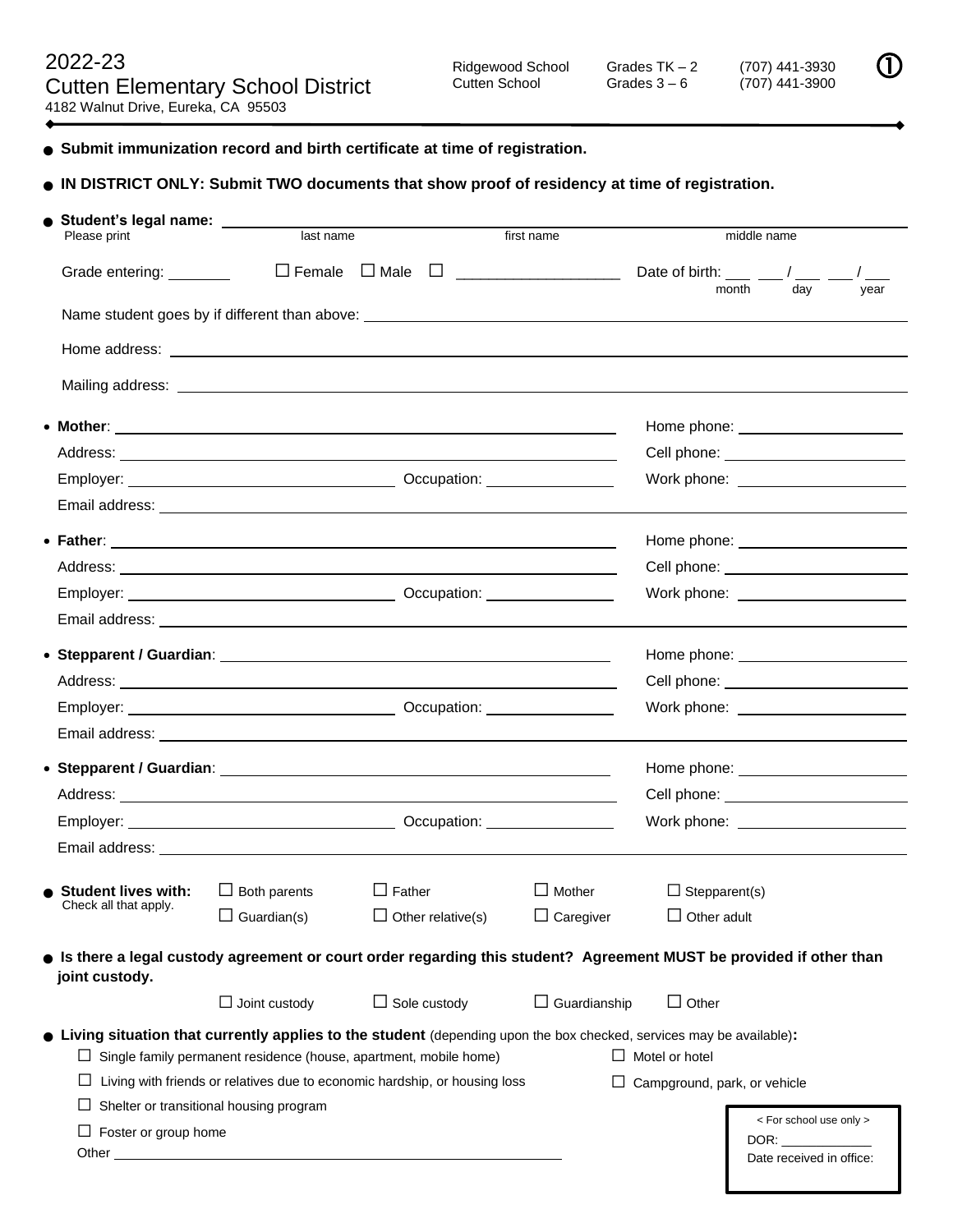|                                 |                                                                                    |                                                                                                                                                                                                                                      |                   |                   |                                                                                                                   | Grade entering: _______                                                                                                                   |
|---------------------------------|------------------------------------------------------------------------------------|--------------------------------------------------------------------------------------------------------------------------------------------------------------------------------------------------------------------------------------|-------------------|-------------------|-------------------------------------------------------------------------------------------------------------------|-------------------------------------------------------------------------------------------------------------------------------------------|
|                                 |                                                                                    |                                                                                                                                                                                                                                      |                   |                   |                                                                                                                   | City / State: No. 1996. The City of State:                                                                                                |
|                                 |                                                                                    |                                                                                                                                                                                                                                      |                   |                   |                                                                                                                   |                                                                                                                                           |
| <b>Services</b><br>received:    | $\Box$ Speech                                                                      | $\Box$ Special Ed.<br>$\Box$ Special Day Class                                                                                                                                                                                       |                   | $\Box$ 504 Plan   | $\Box$ Medical Plan                                                                                               |                                                                                                                                           |
|                                 | $\Box$ Gifted Ed.                                                                  |                                                                                                                                                                                                                                      |                   | $\Box$ Counseling |                                                                                                                   |                                                                                                                                           |
|                                 |                                                                                    | Other: <u>with the contract of the contract of the contract of the contract of the contract of the contract of the contract of the contract of the contract of the contract of the contract of the contract of the contract of t</u> |                   |                   | $\bullet$ Has the student been retained? $\Box$ Yes                                                               | $\Box$ No                                                                                                                                 |
|                                 | Has the student been expelled or is the student                                    | in the process of being expelled? $\Box$ Yes $\Box$ No                                                                                                                                                                               |                   |                   | If yes, in what grade?                                                                                            |                                                                                                                                           |
|                                 |                                                                                    |                                                                                                                                                                                                                                      |                   |                   |                                                                                                                   |                                                                                                                                           |
|                                 |                                                                                    |                                                                                                                                                                                                                                      |                   |                   | • Emergency contacts - If you cannot be reached, who may the school call, and to whom may your child be released? |                                                                                                                                           |
| 1 <sup>st</sup>                 |                                                                                    |                                                                                                                                                                                                                                      |                   |                   |                                                                                                                   |                                                                                                                                           |
| Printed name                    |                                                                                    |                                                                                                                                                                                                                                      | cell / home phone |                   | work phone                                                                                                        | relationship to student                                                                                                                   |
| 2 <sub>nd</sub><br>Printed name |                                                                                    |                                                                                                                                                                                                                                      | cell / home phone |                   | work phone                                                                                                        | relationship to student                                                                                                                   |
|                                 |                                                                                    |                                                                                                                                                                                                                                      |                   |                   |                                                                                                                   |                                                                                                                                           |
| 3 <sup>rd</sup><br>Printed name |                                                                                    |                                                                                                                                                                                                                                      | cell / home phone |                   | work phone                                                                                                        | relationship to student                                                                                                                   |
|                                 |                                                                                    |                                                                                                                                                                                                                                      |                   |                   |                                                                                                                   |                                                                                                                                           |
|                                 | Other children in the family First & Last Names                                    |                                                                                                                                                                                                                                      | Female / Male     |                   | <b>Relationship to Student</b>                                                                                    | Date of Birth                                                                                                                             |
|                                 |                                                                                    |                                                                                                                                                                                                                                      | F<br>м            |                   |                                                                                                                   | __ __ / __ _ _ / __ __                                                                                                                    |
|                                 |                                                                                    |                                                                                                                                                                                                                                      | F<br>м            |                   |                                                                                                                   | $\frac{\mu}{\mu}$ , $\frac{\mu}{\mu}$ , $\frac{\mu}{\mu}$ , $\frac{\mu}{\mu}$ , $\frac{\mu}{\mu}$ , $\frac{\mu}{\mu}$ , $\frac{\mu}{\mu}$ |
|                                 |                                                                                    |                                                                                                                                                                                                                                      | F<br>м            |                   |                                                                                                                   |                                                                                                                                           |
|                                 |                                                                                    |                                                                                                                                                                                                                                      | F<br>м            |                   |                                                                                                                   |                                                                                                                                           |
|                                 |                                                                                    |                                                                                                                                                                                                                                      | F<br>M            |                   |                                                                                                                   |                                                                                                                                           |
|                                 |                                                                                    |                                                                                                                                                                                                                                      |                   |                   |                                                                                                                   |                                                                                                                                           |
| Student birthplace:             |                                                                                    | City                                                                                                                                                                                                                                 |                   | State             |                                                                                                                   | Country                                                                                                                                   |
|                                 |                                                                                    | • If your student was not born in the U.S., when did your student first:                                                                                                                                                             |                   |                   |                                                                                                                   |                                                                                                                                           |
|                                 |                                                                                    | Enroll in a U.S. school? $\frac{1}{2}$ /                                                                                                                                                                                             |                   |                   | Enroll in a California school?                                                                                    |                                                                                                                                           |
|                                 | Month & Year                                                                       |                                                                                                                                                                                                                                      |                   | Month & Year      |                                                                                                                   | Month & Year                                                                                                                              |
| Home language survey            |                                                                                    |                                                                                                                                                                                                                                      |                   |                   | Education Code requires schools to determine the language(s) spoken at home by each student.                      |                                                                                                                                           |
|                                 |                                                                                    |                                                                                                                                                                                                                                      |                   |                   | If a language other than English is indicated, the student will be tested for English proficiency.                |                                                                                                                                           |
| $\bullet$                       |                                                                                    | What language did your child learn when he / she first began to talk?                                                                                                                                                                |                   |                   |                                                                                                                   |                                                                                                                                           |
| $\bullet$                       |                                                                                    | What language does your child use most frequently at home?                                                                                                                                                                           |                   |                   |                                                                                                                   |                                                                                                                                           |
| $\bullet$                       |                                                                                    | What language do you use most frequently to speak to your son / daughter?                                                                                                                                                            |                   |                   |                                                                                                                   |                                                                                                                                           |
| $\bullet$                       |                                                                                    | What language is most often spoken by the adults at home?                                                                                                                                                                            |                   |                   |                                                                                                                   |                                                                                                                                           |
|                                 | • Is this student Hispanic or Latino?                                              |                                                                                                                                                                                                                                      |                   |                   |                                                                                                                   |                                                                                                                                           |
|                                 |                                                                                    | □ Hispanic or Latino (a person of Cuban, Mexican, Puerto Rican, South<br>or Central American, or other Spanish culture or origin, regardless of race)                                                                                |                   |                   | Non-Hispanic or Latino                                                                                            |                                                                                                                                           |
|                                 |                                                                                    |                                                                                                                                                                                                                                      |                   |                   |                                                                                                                   |                                                                                                                                           |
|                                 |                                                                                    |                                                                                                                                                                                                                                      |                   |                   |                                                                                                                   |                                                                                                                                           |
| ⊔                               | American Indian or Alaska native                                                   | • What is the student's race? Check one or more.                                                                                                                                                                                     |                   | Hawaiian          | Chinese                                                                                                           | Cambodian                                                                                                                                 |
|                                 | Having origins in any of the original people<br>of North, Central or South America |                                                                                                                                                                                                                                      |                   | Guamanian         | Japanese                                                                                                          | Filipino                                                                                                                                  |

| $\Box$ White - Having origins in any of the original people |
|-------------------------------------------------------------|
| of Europe, North Africa, or the Middle East                 |

☐ Other Pacific Islander ☐ Laotian

☐ Tahitian ☐ Asian Indian ☐ Other Asian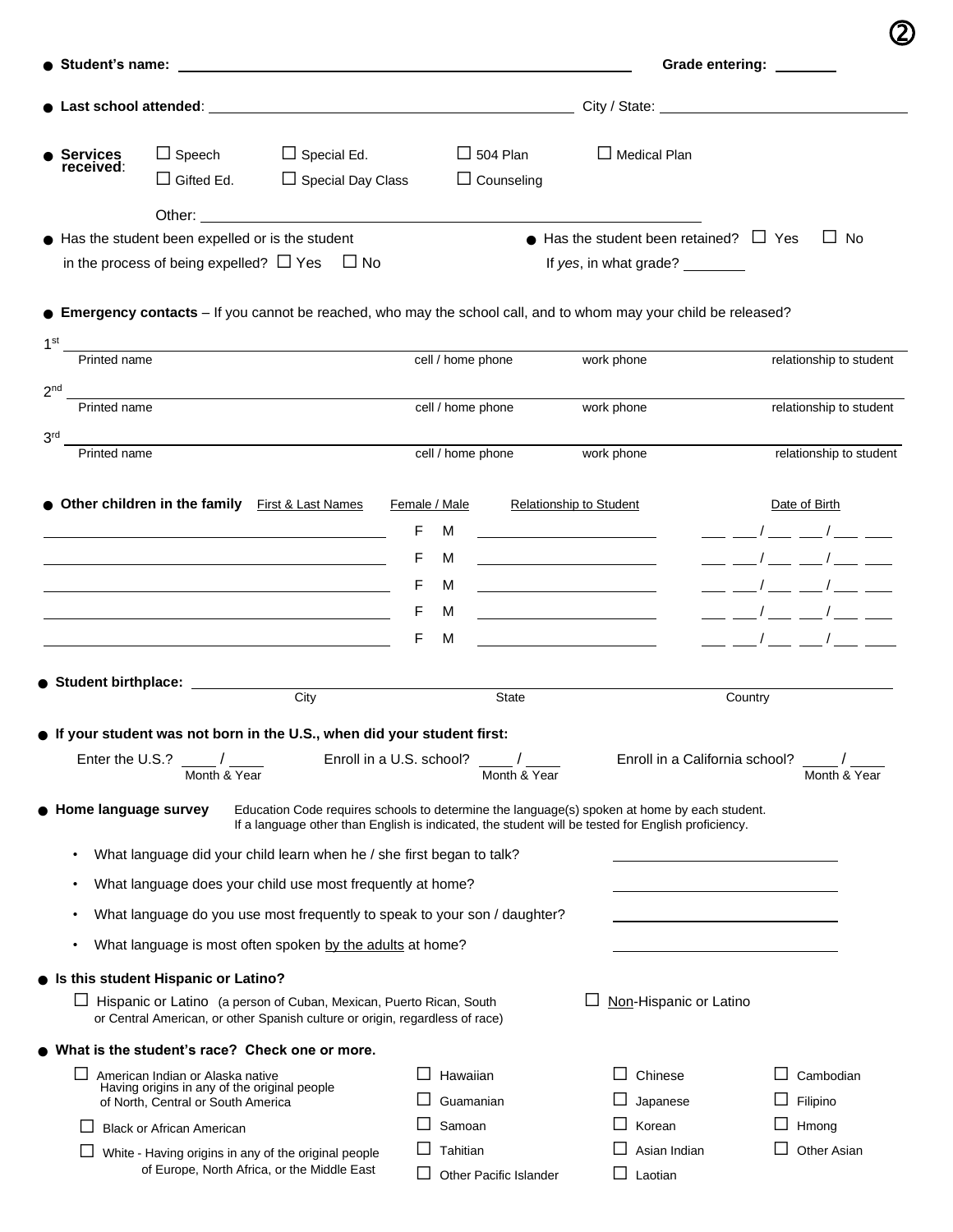| Student's name:            |                                                                                                                                                       |                                  | 3)<br><b>Grade entering:</b>                                  |  |  |  |
|----------------------------|-------------------------------------------------------------------------------------------------------------------------------------------------------|----------------------------------|---------------------------------------------------------------|--|--|--|
| <b>Education levels of</b> | $\Box$ Not a high school graduate                                                                                                                     | $\Box$ High school graduate      |                                                               |  |  |  |
| parents/guardians          | $\Box$ Some college (includes AA degree)                                                                                                              | $\Box$ College graduate          | $\Box$ Graduate school / post graduate training               |  |  |  |
| in household               |                                                                                                                                                       |                                  | (name)                                                        |  |  |  |
|                            | $\Box$ Not a high school graduate                                                                                                                     | $\Box$ High school graduate      |                                                               |  |  |  |
|                            | $\Box$ Some college (includes AA degree)                                                                                                              | $\Box$ College graduate          | $\Box$ Graduate school / post graduate training               |  |  |  |
|                            |                                                                                                                                                       |                                  | (name)                                                        |  |  |  |
|                            |                                                                                                                                                       |                                  |                                                               |  |  |  |
| $\Box$ Army                | $\Box$ Coast Guard<br>$\Box$ Navy                                                                                                                     | $\Box$ Air Force<br>Marine Corps | Full-time National Guard                                      |  |  |  |
|                            | Please check below if your child experiences any of the following:                                                                                    |                                  |                                                               |  |  |  |
| $\Box$ Asthma              | $\Box$ Bleeding disorder                                                                                                                              | $\Box$ Vision issues/glasses     | Seizures                                                      |  |  |  |
| $\Box$ Allergies           | $\Box$ Hearing loss                                                                                                                                   | $\Box$ Frequent ear infections   | $\Box$ Other                                                  |  |  |  |
|                            |                                                                                                                                                       |                                  |                                                               |  |  |  |
|                            |                                                                                                                                                       |                                  |                                                               |  |  |  |
|                            | <b>Medication taken at home</b> $\Box$ No If yes, please describe:                                                                                    |                                  | Medication taken at school $\Box$ No If yes, please describe: |  |  |  |
|                            |                                                                                                                                                       |                                  |                                                               |  |  |  |
| container.                 | Note - if medication is taken at school, a form signed by the doctor must be on file in the school office, and the medication must be in the original |                                  |                                                               |  |  |  |
|                            | Does your child have any physical activity limitations?                                                                                               | $\Box$ No                        |                                                               |  |  |  |
|                            | Does your child have emotional or behavioral needs which could affect learning? $\Box$ No                                                             |                                  |                                                               |  |  |  |
|                            |                                                                                                                                                       |                                  |                                                               |  |  |  |
|                            |                                                                                                                                                       |                                  |                                                               |  |  |  |
|                            |                                                                                                                                                       |                                  |                                                               |  |  |  |
|                            | <b>Proof of residency</b> $-$ Two of the following documents must be provided at time of registration:                                                |                                  |                                                               |  |  |  |
|                            | Property tax payment receipts                                                                                                                         | Utility service payment receipts |                                                               |  |  |  |
|                            | Rent payment receipts                                                                                                                                 | Mortgage statement               |                                                               |  |  |  |
|                            | Pay stub<br>● Proof of age – birth certificate, duly attested baptismal certificate, or passport                                                      |                                  |                                                               |  |  |  |
|                            | To the best of my knowledge, the information provided in this application is true and accurate.                                                       |                                  |                                                               |  |  |  |
|                            |                                                                                                                                                       |                                  |                                                               |  |  |  |
|                            | $\bullet$ Printed parent / guardian name: $\qquad \qquad$                                                                                             |                                  |                                                               |  |  |  |
|                            |                                                                                                                                                       |                                  |                                                               |  |  |  |